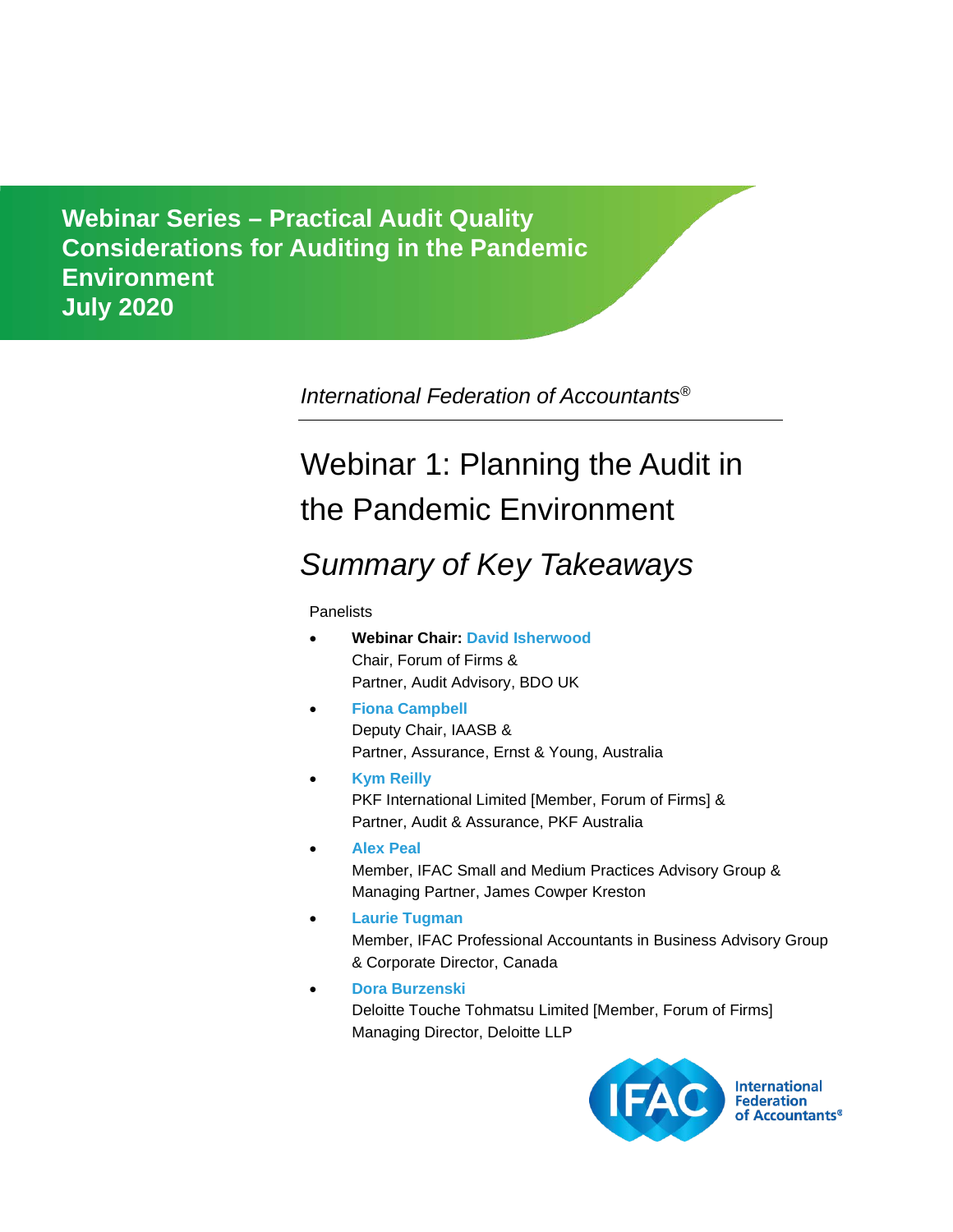### **Introduction**

The COVID-19 pandemic has far reaching implications, with many people still comprehending and adjusting both personally and professionally. For the audit profession, the increased complexities of financial statement reporting and related risks and uncertainties, coupled with a rapid shift to virtual business operations and controls, have significantly challenged the delivery of audit engagements and necessitated virtual audits. But while much has changed, the commitment to audit quality and professional standards has not. The auditing standards remain fit for purpose in a COVID-19 context, and in the current uncertain environment audit quality remains more important than ever. Supporting people wellness is also paramount as ultimately, high quality audits depend on high quality individuals working at their best.

In the first of a three-part webinar series, IFAC convened a panel of audit experts to share their perspectives and practical insights on planning the audit and ensuring people wellness in the pandemic environment. This document provides a summary of key takeaways from the discussion. The full recording of the session can be accessed [here.](https://www.ifac.org/knowledge-gateway/supporting-international-standards/discussion/practical-audit-quality-considerations-planning-audit-pandemic-environment-summary-key-takeaways)

## **Audit Approach – Audit Quality Challenges & Practical Considerations**

Audit planning sets the foundation for the entire audit, both from the point of view of the auditor as well as the audit client. *"If you fail to plan an audit, then you plan to fail"*

| <b>NEW WAYS OF WORKING</b>                                                                                                                                       |                                                                                                                                                                                                                                                                                                                                                                                                                                                                                                                                                                                                                                                                                                                      |
|------------------------------------------------------------------------------------------------------------------------------------------------------------------|----------------------------------------------------------------------------------------------------------------------------------------------------------------------------------------------------------------------------------------------------------------------------------------------------------------------------------------------------------------------------------------------------------------------------------------------------------------------------------------------------------------------------------------------------------------------------------------------------------------------------------------------------------------------------------------------------------------------|
| <b>Challenges</b>                                                                                                                                                | <b>Practical considerations</b>                                                                                                                                                                                                                                                                                                                                                                                                                                                                                                                                                                                                                                                                                      |
| Quick shift to remote<br>operations for both the<br>audit team and audit clients<br>has changed the logistics of<br>obtaining information and<br>audit evidence. | Properly planning the audit has become so much more important,<br>particularly as the entities operations and processes may have<br>changed significantly since the prior year. Auditors need to consider<br>alternative means of obtaining audit evidence as part of the planning<br>process. An increase in documentation is likely, e.g. more<br>documentation of thought processes in areas of significant<br>judgement. More and multiple types of evidence may be required.<br>Electronic evidence such as screenshots may not be sufficient<br>without further verification or corroborating evidence. Clients may<br>require guidance from the auditors on types of documentation and<br>information needed. |
| <b>Exercising professional</b><br>skepticism can be more<br>challenging in the absence<br>of face to face interactions<br>in person with an audit<br>client.     | Observing reactions and body language in response to inquiries<br>can be an effective way of exercising professional skepticism.<br>Face to face interactions cannot be replaced by email<br>correspondence alone. When responding to an email, clients have<br>more time to think about and articulate their responses to queries.<br>Emails may need to be followed up with live conversations,<br>including using video where necessary. This is particularly<br>important for challenging or contentious issues, e.g. fraud inquiries.                                                                                                                                                                           |
| New ways of working for the International Audit and Assurance Standards Board (IAASB) focus on:                                                                  |                                                                                                                                                                                                                                                                                                                                                                                                                                                                                                                                                                                                                                                                                                                      |

1. **Assisting** – issuing timely [staff alerts](https://www.iaasb.org/focus-areas/guidance-auditors-during-coronavirus-pandemic) on emerging issues

- 2. **Adapting** reviewing workplans and timelines (including consultation periods and effective dates), and shifting the Board to virtual operations
- 3. **Coordinating** with key stakeholders including IFAC, national standard-setters and regulators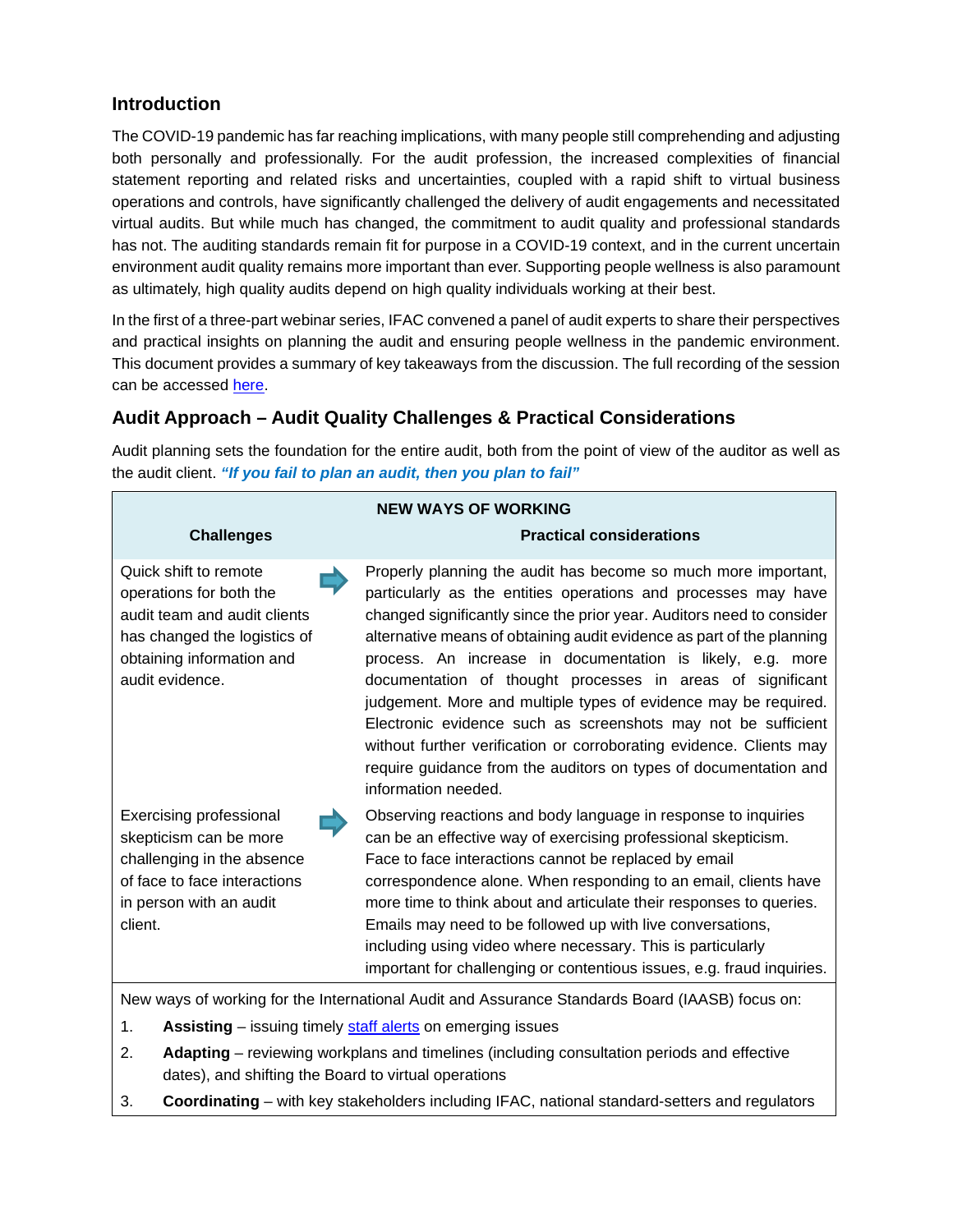#### **RISK IDENTIFICATION & INTERNAL CONTROLS**

#### **Challenges Practical considerations**

More frequent assessment of risk is needed.

Risk identification and assessments are iterative, but in such a rapidly changing and complex environment, re-assessment of risk is vital. Early and frequent communication with management and the audit committee is important.

The longer the audit takes, the more chance that new risks emerge, and facts and circumstances change, which will create additional audit work. Scheduling audits of groups or subsidiaries at the same time will be more efficient.

Changed client working practices and protocols, along with personal and/or organizational financial pressures could create both the opportunity and incentive for fraud.

Auditing management's assessment of going concern may be more challenging due to significant areas of uncertainty.

Auditors should have heightened awareness of the possibility of fraud or error, with the importance of the exercise of professional skepticism top of mind when performing audit procedures. Auditors need to assess the changed control environment, including key controls such as segregation of duties or systems access that may be weakened in a virtual work environment. Carefully reviewing any government COVID-19 support packages, incentives or subsidies is important. Often these have eligibility requirements such as proof of decrease in revenue.

Auditors need to think holistically about all the different ways to stress test a going concern analysis. Applying professional skepticism to the judgements and assumptions used by management is crucial, as well as ensuring sufficient appropriate audit evidence is obtained to support the auditor's conclusion on management's assessment. For more guidance on going concern, see the [IAASB Staff Practice Alert.](https://www.ifac.org/system/files/publications/files/IAASB-Staff-Alert-Going-Concern-April-2020.pdf)

#### **MATERIALITY**

#### **Challenges Practical considerations**

Previous benchmarks used for determining materiality may not be appropriate, particularly where operations and/or revenues have significantly changed pre and post-COVID.

Materiality assessments may need to be revised as the audit progresses – not just at the planning stage. Considerations in determining materiality could include:

- Whether the underlying business remains the same any significant restructuring, end of business lines, or closures of office?
- Whether backward-looking or historical benchmarks are suitable or not.
- Profit vs revenue vs asset benchmark. If a change in benchmark results in a higher materiality, consider whether that is appropriate during this economic downturn.

Determining materiality requires professional judgement and it is important that the rationale is well documented.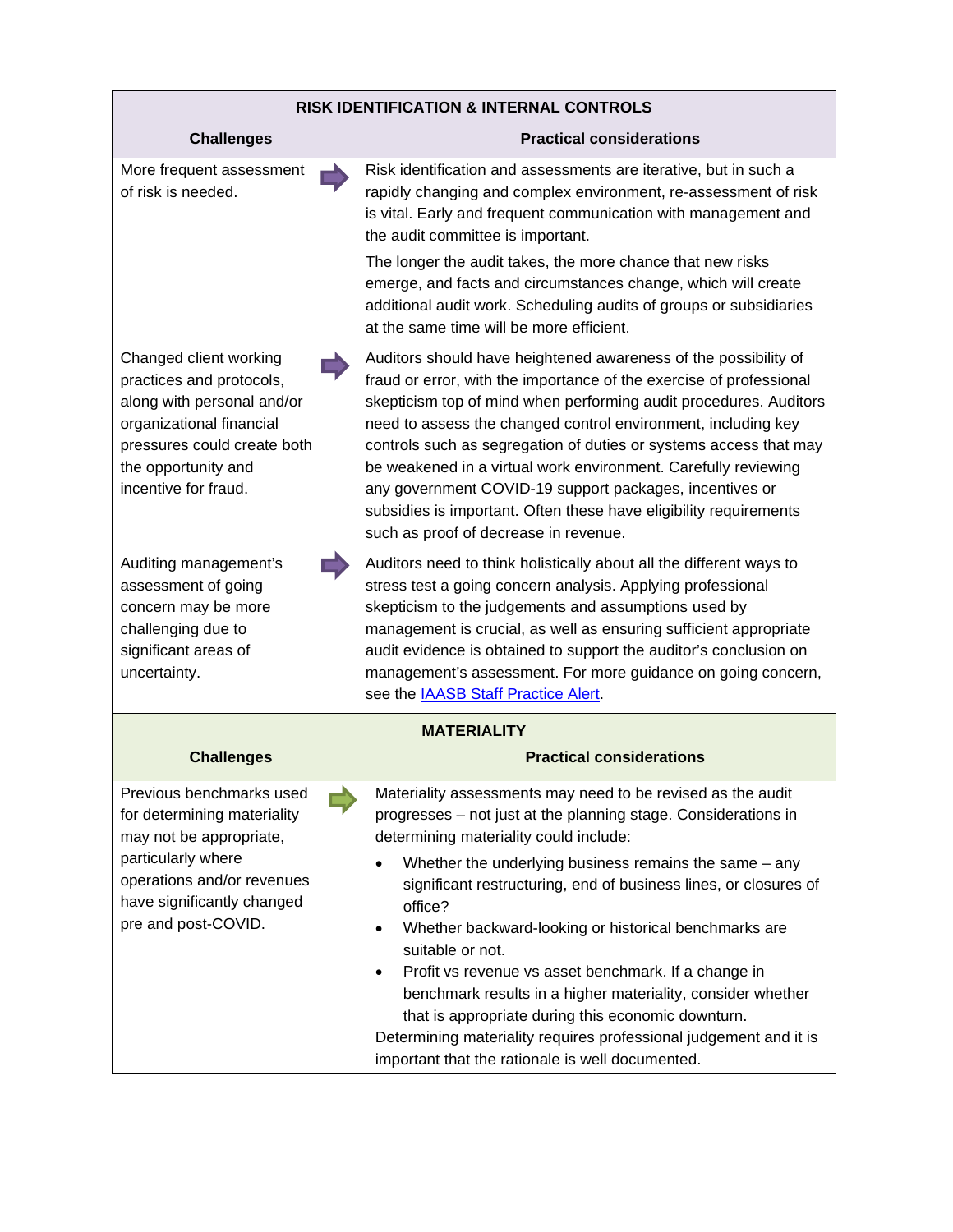

## **People Wellness**

Leadership priorities include:

- Setting tone at the top is and ensuring it flows through the organization
- Demonstrating compassion/empathy for staff and an understanding of personal circumstances
- Sharing personal insights and coping strategies
- Maintaining team connectiveness virtually, while also recognizing virtual fatigue/exhaustion
- Encouraging informal conversations and catch-ups
- Encouraging staff to take vacations or breaks from work, and maintaining clearer boundaries between work and home